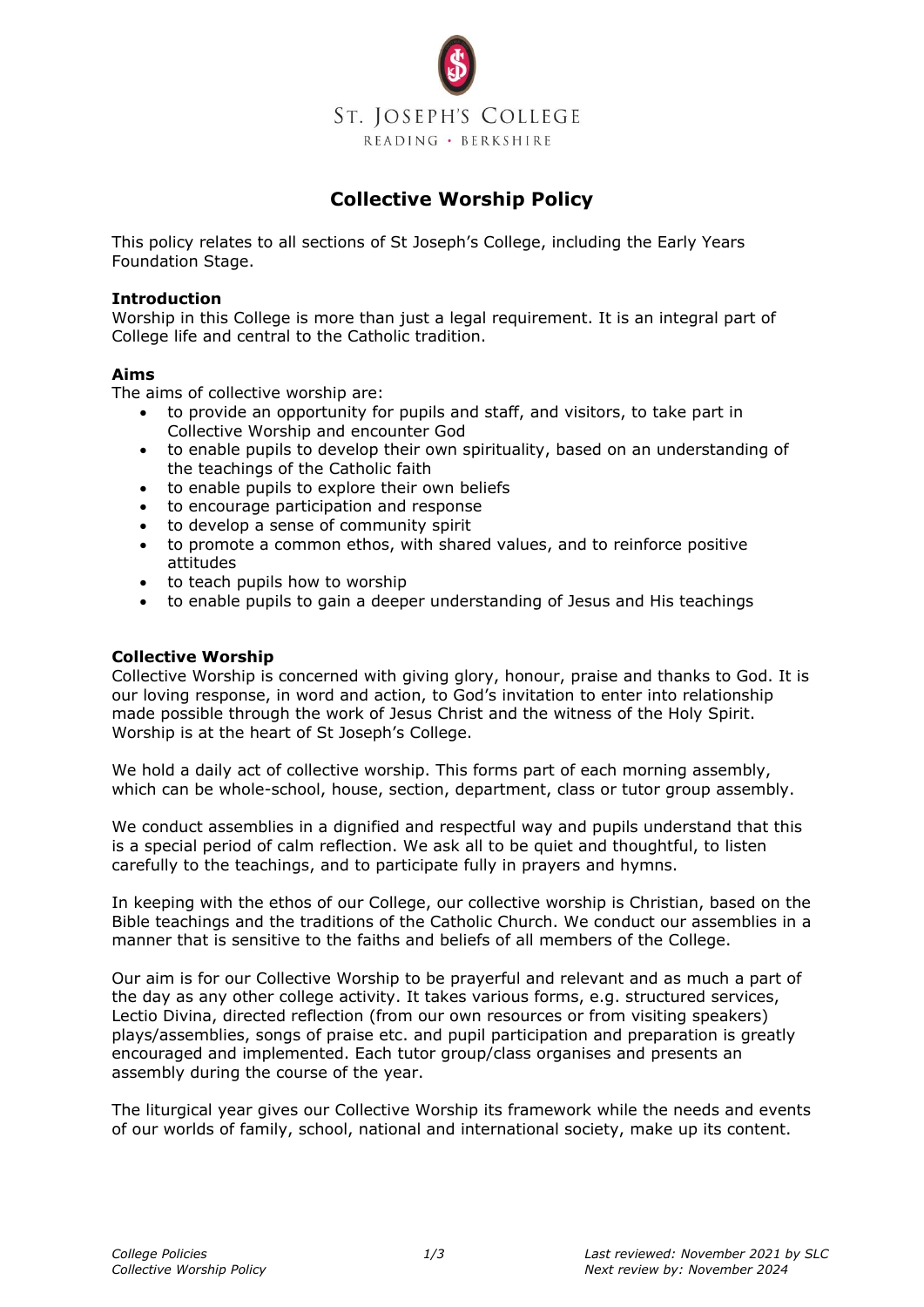

#### **Vision and ethos**

As a Catholic school our educational vision and ethos is:

#### • **Christ centred**

We recognize the dignity of the human person and the command of Christ to love and care for each other. We aim to build up self-esteem among individuals and create a community marked by caring and belonging that leads to personal growth and formation.

#### • **Faith enlightened**

The Catholic faith is at the heart of the College life and is integral to its liturgies, rituals, symbolism and prayer areas.

#### • **Shows concern for the poor**

It seeks to create compassion as the driving force in the search for justice for those at the margins of the community. Pupils should be educated to question the status quo and to be active for social change and the promotion of equal opportunities.

# • **Builds communities**

To show social responsibility for the world we inhabit. It should work towards creating a world where everyone can live lives of dignity and decency with respect for life. The College is a community where parents, staff and pupils share a common vision as a worshipping community of warmth and love.

#### • **Pursues excellence**

St Joseph's College strives to enable every pupil to achieve their potential. It is committed to high quality teaching and learning and to building a community of reflective learners working to the highest standards. Respect is at the heart of the College community. There is a commitment to looking forward and meeting life's challenges and opportunities with confidence.

# **Organisation and Conduct of Collective Worship**

The overall responsibility for Collective Worship lies with the Head and the Deputy Head Prep in consultation with the Governors.

- The Head leads the staff in prayer at the beginning of staff briefings
- Whole school assemblies always have a moral/spiritual theme
- Year and House Assemblies are led by staff and pupils on a rota basis
- Masses held throughout the school year include the Mass for Opening of Studies, St Joseph' Day Mass, Mass for the Close of Studies, Leavers' Masses for Years 6 and 13
- Special services are held throughout Advent and Lent to mark these special periods in the Liturgical year, e.g. Ash Wednesday.
- Major celebrations are held at Christmas and Easter. Other Church Feast Days are celebrated through Masses or special services.
- Celebrating other liturgies such as Harvest Festival, Remembrance Day, Pentecost, Feast Days, Memorial Masses and May Procession
- Members of the College community regularly support and attend Collective Worship events locally and within the Diocese. These include the Teachers' Mass for Reading Catholic Cluster Schools and the Good Shepherd Mass in **Portsmouth**